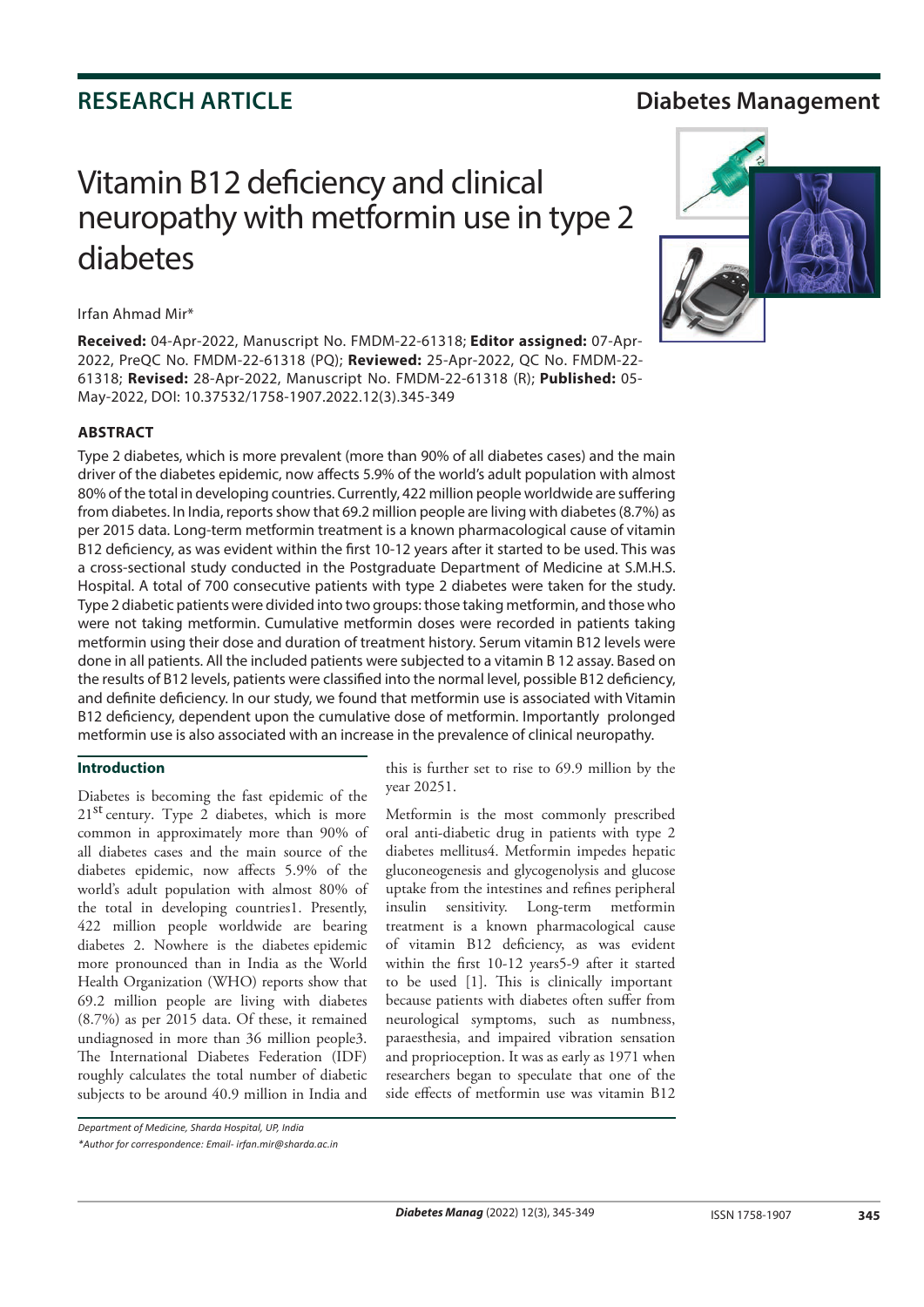## **RESEARCH ARTICLE** Mir

### **KEYWORDS**

- type 2 diabetes
- B12 deficiency
- metformin

malabsorption. Current research points to the effect of metformin on the calcium-dependent B12-intrinsic factor complex and absorption in the terminal ileum as the primary mechanism for vitamin B12 depletion [2-5].

#### **Methodology**

This was a cross-sectional study conducted in the Postgraduate Department of Medicine at S.M.H.S. Hospital, an associated hospital of Government Medical College, Srinagar from September 2014 to November 2016. A total of 700 consecutive patients of Type 2 diabetes meeting inclusion/exclusion criteria were taken for the study. This sample size was based on an anticipated prevalence of vitamin B 12 deficiency in the non-metformin group of 2%, with C.I. of 95% and an anticipated Odds ratio of 4. Type 2 diabetic patients were divided into two groups:

Those taking metformin, and those who were not taking metformin. Cumulative metformin doses were recorded in patients taking metformin using their dose and duration of treatment history. In all the outpatients and admitted diabetes patients, a detailed history taking and clinical examination was performed. Blood pressure, body mass index (BMI), HbA1c and baseline investigations were recorded in every patient. Serum vitamin B12 levels were done in all patients. Serum samples were stored at room temperature (15-30°C) for not longer than 7 hours. All the included patients were subjected to vitamin B 12 assay which was done using the Roche E-170 Vitamin B12 ECLIA patients were classified into the normal level, possible B12 deficiency, and definite deficiency. The inclusion criteria in this study were: age group of 31-70 years, patients of type 2 diabetes according to WHO criteria and patients of type 2 diabetes on treatment for diabetes. Patients (electrochemiluminescence immuno assay or method). Based on the results of B12 levels,

who were excluded from the study if they give a history of alcoholism, ongoing pregnancy, liver disease, renal disease, thyroid disorders, history suggestive of malabsorption disorders and history of proton pump inhibitors intake/vitamin B12 supplement intake. The study protocol was approved by the institutional review board and the institutional ethics committee of government medical college Srinagar J&K, India [6-10].

Data analysis was done using SPSS 20.0 Statistical software (Statistical Package for the Social Sciences) Continuous data were summarized as mean and standard deviation. Categorical data were summarised as frequency and percentage. The difference in the prevalence of vitamin B12 deficiency and clinical neuropathy between metformin and non-metformin groups was analysed using the chi-square test. The association between cumulative metformin dose and vitamin B12 levels was analysed using Pearson's correlation coefficient and regression analysis. Moreover, Student's Independent t-test and ANOVA with Post hoc, Bonferroni test were also employed for analysis of data. Graphically the data was presented by bar, pie and scatter diagrams. A p-value of <0.05 was taken as statistically significant.

#### **Results**

Out of 700 types 2 diabetic patients in the age group of 30 to 70 years in this study done at SMHS hospital of Government Medical College, Srinagar. We found that 366 patients (52.29%) were males and 334 (47.71%) were females. The minimum age among patients taken in this study was 31 years and the maximum age of 70 years. The mean age of males was 50 years and that of females was 52.56 years. There were 373 (53.29%) patients in our study living in urban and 327 (46.71%) in rural areas. 98% were married and only 2% were unmarried, 320 (45.71%) were literate and 380 (54.29%) were illiterate (TABLE 1).

| TABLE 1: Relationship between Cumulative dose of metformin and Vitamin B 12 deficiency. |                 |             |           |      |      |                |
|-----------------------------------------------------------------------------------------|-----------------|-------------|-----------|------|------|----------------|
| B <sub>12</sub> de ficiency                                                             | No. of patients | <b>Mean</b> | <b>SD</b> | Min. | Max. | <b>P</b> value |
| Vitamin BI2 deficient                                                                   | 205             | 4663.02     | 1506.8    | 720  | 8640 |                |
| Borderline Vitamin BI2 deficient                                                        | 42              | 3637.89     | 776.71    | 720  | 4320 | <b>ROS</b>     |
| Vitamin BI2 sufficient                                                                  | 204             | 2230.32     | 1051.79   | 180  | 5040 | <b>ROS</b>     |
| Total                                                                                   | 451             | 2999.79     | 1606.32   | 180  | 8640 | <b>ROS</b>     |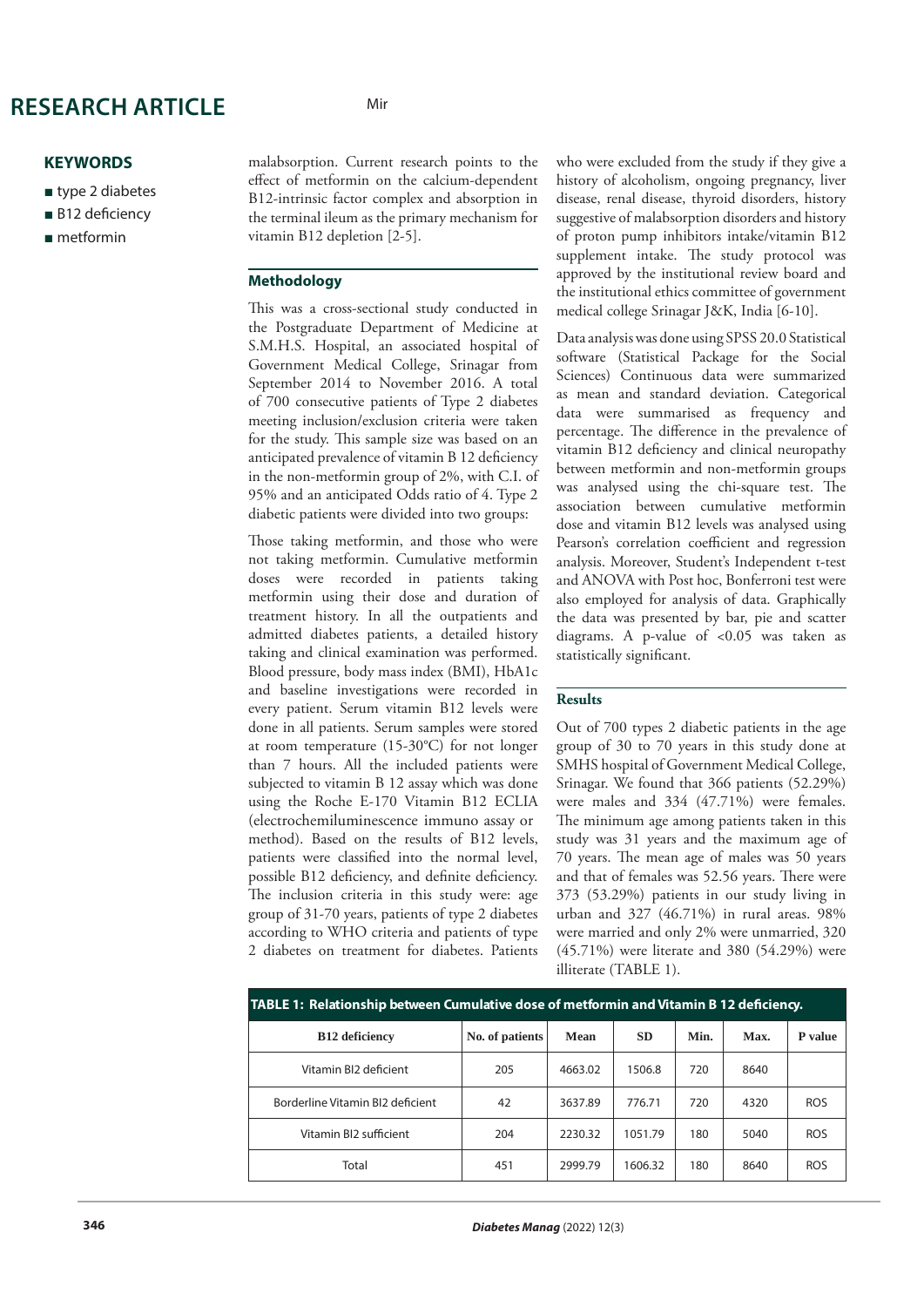## **RESEARCH ARTICLE**

Out of 700 t2 diabetic patients, 451 (64.4%) were on metformin and 249 (35.6%) patients were on insulin, sulfonylureas and gliptins. We divided these patients into two groups: those taking metformin (metformin group) and those not taking metformin (non-metformin group). In the metformin group, 307 patients were on metformin alone, 116 patients were on metformin and sulfonylureas and 28 patients were on metformin as well as insulin. In the nonmetformin group out of 249 patients, 203 were on insulin and 46 patients were on sulfonylureas and/or voglibose. The mean BMI of the study 2.31 kg/m<sup>2</sup> and for females was  $28.4 \pm 2.16$  kg/ m<sup>2</sup> with a minimum value of 19.6 kg/m<sup>2</sup> and it population was  $27.15 \pm 2.2$ , for males it was  $26 \pm$ maximum value of 36.8 kg/m<sup>2</sup>.

Based on Vitamin B 12 levels, the patients were grouped into three groups: Vitamin B 12 sufficient group, borderline deficient group and B12 deficient group.

#### **Discussion**

We defined definite and possible (borderline) deficiency as serum vitamin B12 levels of<150 and<220 pmol/L, respectively17-21. In adults, a vitamin B12 level of 150 pmol/L is considered the lowest level for an adequate state. In a developing deficiency, serum concentrations are maintained by depleting body storage. Therefore, a concentration of 150 pmol/L might not reflect a sufficient vitamin B12 status, and a cut-off value of<220 pmol/L is proposed by some.21 Anaemia tends to occur only when metabolic deficiency is moderately severe or the deficiency is severe enough to affect the haematological indices. In addition, macrocytosis can be masked by coexisting microcytic processes including thalassaemia and iron deficiency. Estimation of vitamin B12 deficiency in type 2 DM patients taking metformin will help in the formulation of guidelines regarding vitamin B12 monitoring and supplementation in such patients. Our study was conducted to identify the prevalence of vitamin B12 deficiency in type 2 diabetic patients, to see the effect of metformin on vitamin B12 levels and the effect of vitamin B12 deficiency on neuropathy, as vitamin B12 induced neuropathy is a treatable disease that may be confused with diabetic neuropathy and hence leading to inappropriate management. Seventy hundred patients were enrolled in this study who fulfilled the criteria for type 2 diabetes framed by American Diabetic Association (ADA).

Out of 700 type2 diabetes patients, 451 (64.4%) and 249 (35.6%) patients belonged to the metformin and non-metformin group, respectively. The mean duration of diabetes of the study population from the time of diagnosis was 63.21 ± 29.23 months which was 62.5 ± 28.6 months for males and  $64.01 \pm 27.9$  months for females. These parameters matched with a study.

The mean vitamin B 12 levels in this study was 370.82 ± 193.95 pmol/dL with a maximum level of 980 pmol/dL and a minimum value of 128 pmol/dL. Based on vitamin B 12 levels, the patients were divided into three groups: Vitamin B12 deficient, Vitamin B12 level <150 pmol/ dl; possible vitamin B12 deficiency; Vitamin B12 level>150-220 pmol/dl and vitamin B 12 sufficient, Vitamin B12 level >220 pmol/ dl observed in 29.29% of patients, 16% and 54.71% of patients, respectively.

The prevalence of vitamin B12 deficiency in the metformin and non-metformin group observed was 33.26% and 22.1% respectively. This shows that patients on prolonged metformin therapy have increased vitamin B12 deficiency by 11.16%. A study conducted by Singh showed almost similar results.

The mean cumulative dose of patients on metformin was  $2999.8 \pm 1606.3$  grams with a maximum dose of 8640 grams and a minimum dose of 180 grams. In our study, it was seen that with an increase in the cumulative dose of metformin, vitamin B12 levels decreased linearly. The cumulative dose of metformin in vitamin B12 deficient patients was 4663.2 ± 1506.8 whereas in the borderline vitamin B12 deficient group, it is  $3637.89 \pm 776.71$ , and in patients with normal vitamin B12 levels the cumulative dose is  $2230.32 \pm 1051.79$  (P-value <. 001). Pearson's correlation coefficient for a cumulative dose of metformin and vitamin B12 levels observed was-0.662 which is statistically significant (P value<0.001). This clearly shows that with an increase in the cumulative dose of metformin, the levels of vitamin B12 decrease. These observations are supported by previous following studies done by Joline.

The prevalence of clinical neuropathy in the metformin exposed group was 45% whereas the prevalence of 31.8% was found in the nonmetformin group. The evident discrepancy of the prevalence of neuropathy by the above two methods is due to differences in sensitivity, specificity between the two tools. TCSS score 6 when compared with the electrophysiological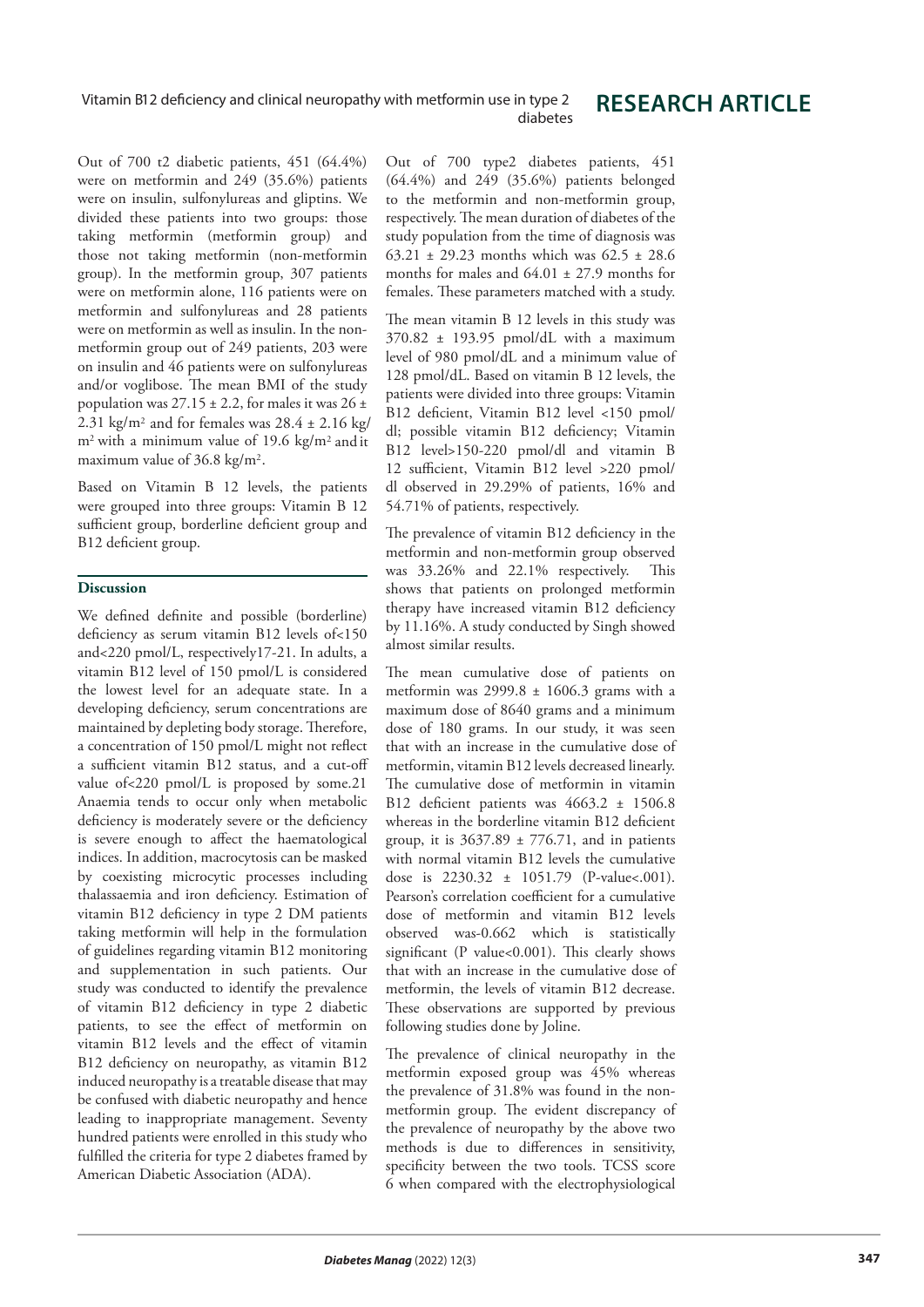#### Mir

method has 77.2% and 75.6% of sensitivity and specificity with an accuracy of 76.6%, hence explaining the difference in the results 30.

The mean age of patients with neuropathy was higher than those without neuropathy (59.01 ± 7.14 *vs* 49.95 ± 7.47) (p-value <.514, statistically insignificant). These results are consistent with studies done by Shihong.

The data from our study showed that with an increase in the dose of metformin, the neuropathy scores done by TCSS in our study increased which suggests that neuropathy worsens as the cumulative dose of metformin increases. The mean TCSS score of the whole study population, metformin exposed and non-metformin groups were 5.91 ± 2.997, 6.36  $\pm$  3.43 and 5.1  $\pm$  3.88, respectively. By linear regression analysis, it was observed that metformin use worsened the clinical score of neuropathy (coeff.=-2.947, P-value<.001). The HbA1c levels in patients with and without clinical neuropathy were 8.7 ± 1.27 and 7.92

± 0.88 respectively (P-value<.001) showing that HbA1c levels in the clinical neuropathy group were higher by a mean of 0.78% than in patients without neuropathy suggesting that poor glycemic control is associated worse status of diabetic neuropathy. Similar results were obtained in a study conducted by Yacoub.

#### **Conclusion**

In our study, we found that metformin use is associated with Vitamin B12 deficiency, dependent upon the cumulative dose of metformin. Prolonged metformin use is associated with an increase in the prevalence of clinical neuropathy, possibly due to vitamin B12 deficiency caused by metformin use. Poor glycaemic control is also associated with an increased prevalence of clinical neuropathy. So its rationale is to screen the patients who are to be put on metformin therapy for vitamin B12 deficiency and monitor for B12 deficiency once the patient is started on metformin.